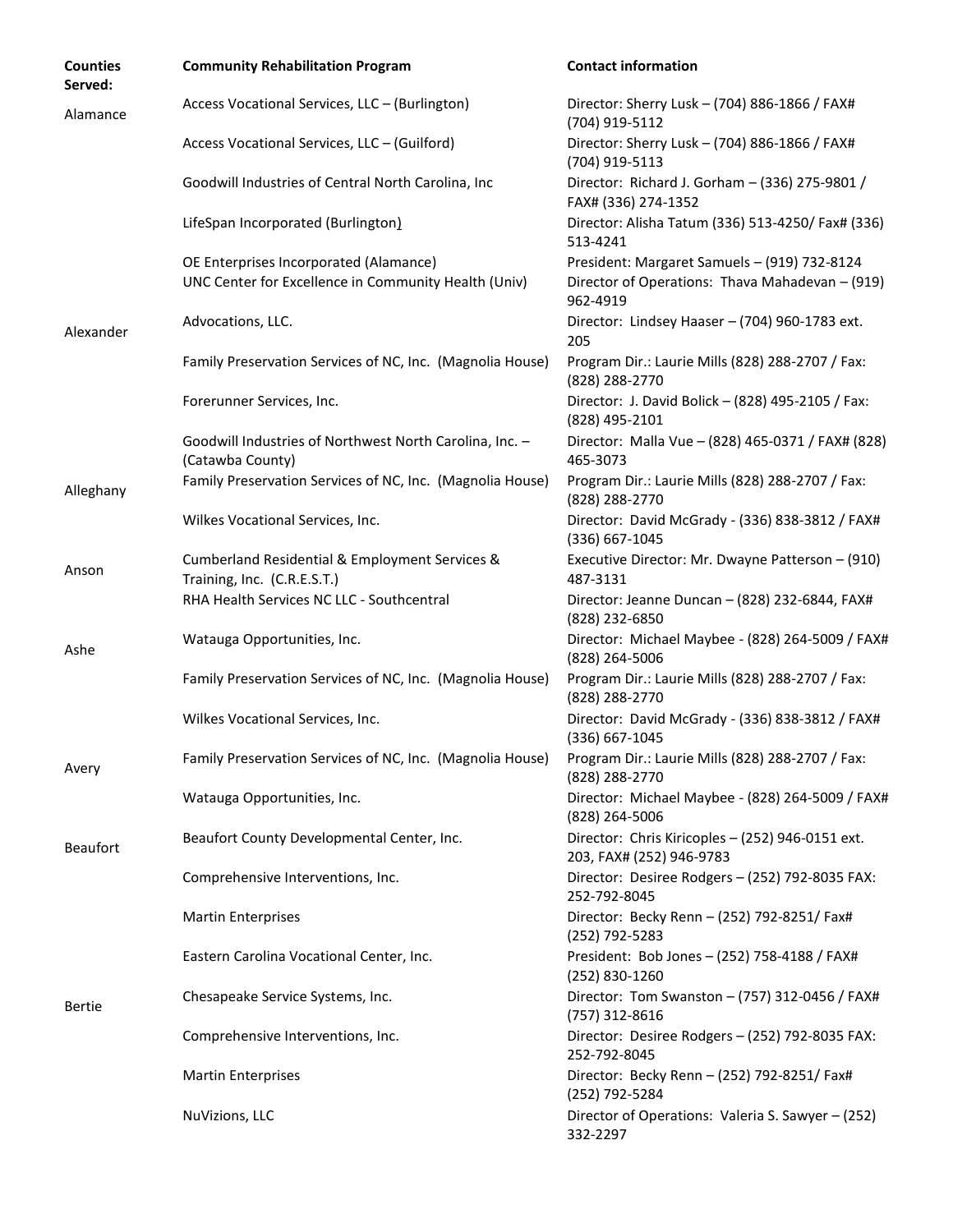| Bladen           | Revelation Placement Service, LLC                              | Director: Terry Colman - (910) 733-3654/ FAX#<br>(910) 272-0124                 |
|------------------|----------------------------------------------------------------|---------------------------------------------------------------------------------|
|                  | RHA Health Services NC LLC - Southcentral                      | Director: Jeanne Duncan - (828) 232-6844, FAX#<br>(828) 232-6845                |
| <b>Brunswick</b> | <b>Brunswick Community College (Brunswick</b>                  | Director: Joy Knotts - (910) 755-7371 / FAX# (910)<br>755-7493                  |
|                  | Cape Fear Group Homes, Inc.                                    | Director: Ed Walsh - (910) 251-2555 FAX# (910)<br>251-0590                      |
|                  | Coastal Enterprises of Wilmington, Inc.                        | Director: Sylvia Amick - (910) 763-3424/5546 /<br>FAX# (910) 815-0367           |
|                  | Easter Seals UCP-Wilmington                                    | Manager: Robert Holmes - (910) 763-1787 / FAX#<br>(910) 763-1723                |
|                  | Learning Perspectives, Inc.                                    | Director: Greg Cloninger - (910) 343-6882 / FAX:<br>(910) 362-9192              |
|                  | RHA Health Services NC LLC - Southeast                         | Director: Jeanne Duncan - (828) 232-6844, FAX#<br>(828) 232-6851                |
|                  | The Arc of North Carolina, Inc. - Wilmington                   | Interim Executive Director: Lisa Poteat (910) 791-<br>9022, FAX# (910) 791-0149 |
| Buncombe         | Blue Ridge Area Foundation, Inc.                               | Director: Tina Woody - (828) 251-2824 Ext. 34                                   |
|                  | Family Preservation Services of North Carolina, Inc.           | Director: Carson Ojammaa - (828) 225-3100 / FAX<br>(828) 225-3604               |
|                  | Forerunner Services, Inc.                                      | Director: J. David Bolick - (828) 495-2105 / Fax:<br>(828) 495-2101             |
|                  | Irene Wortham Center, Inc.                                     | Director: R. Matthew Henry. 828-274-6050 x150.                                  |
|                  | Liberty Corner Enterprises, Inc.                               | Director: Brad Alexander - (828) 254-9917 / FAX#<br>(828) 251-5373              |
|                  | The ARC of North Carolina, Inc. - Asheville                    | Director: Lori Boehm - (828) 254-4771 / FAX#<br>(828) 254-6885                  |
|                  | Universal Mental Health Services, Inc. (Univer'l<br>MH/DD/SAS) | VP/Dir: James Brook Phillips-(828)759-2228                                      |
|                  | Vocational Solutions of Henderson County, Inc.                 | Director: Allen Combs - (828) 692-9626 / FAX#<br>(828) 692-6617                 |
| <b>Burke</b>     | Family Preservation Services of NC, Inc. (Magnolia House)      | Program Dir.: Laurie Mills (828) 288-2707 / Fax:<br>(828) 288-2770              |
|                  | Forerunner Services, Inc.                                      | Director: J. David Bolick - (828) 495-2105 / Fax:<br>(828) 495-2101             |
| Cabarrus         | Access Vocational Services, LLC                                | Director: Sherry Lusk - (704) 886-1866/ Fax# (704)<br>919-5112                  |
|                  | Easter Seals UCP-Charlotte                                     | Manager: Willie Walker - (704) 333-8220 / FAX#<br>(704) 333-7066                |
|                  | Forerunner Services, Inc.                                      | Director: J. David Bolick - (828) 495-2105 / Fax:<br>(828) 495-2101             |
|                  | Goodwill Industries of the Southern Piedmont, Inc.             | President: J. Michael Elder - (704) 372-3434 /<br>FAX# (704) 372-3228           |
|                  | RHA Health Services NC LLC - West                              | Director: Jeanne Duncan - (828) 232-6844, FAX#<br>(828) 232-6848                |
|                  | Right Choice Services, LLC                                     | Director: Cynthia Hubbard (704) 785-7685 FAX:<br>980-781-4375                   |
| Caldwell         | Advocations, LLC.                                              | Director: Lindsey Haaser - (704) 960-1783 ext.<br>204                           |
|                  | Family Preservation Services of NC, Inc. (Magnolia House)      | Program Dir.: Laurie Mills (828) 288-2707 / Fax:<br>(828) 288-2770              |
|                  | Forerunner Services, Inc.                                      | Director: J. David Bolick - (828) 495-2105 / Fax:<br>(828) 495-2101             |
| Camden           | Chesapeake Service Systems, Inc.                               | Director: Tom Swanston - (757) 312-0456 / FAX#<br>(757) 312-8616                |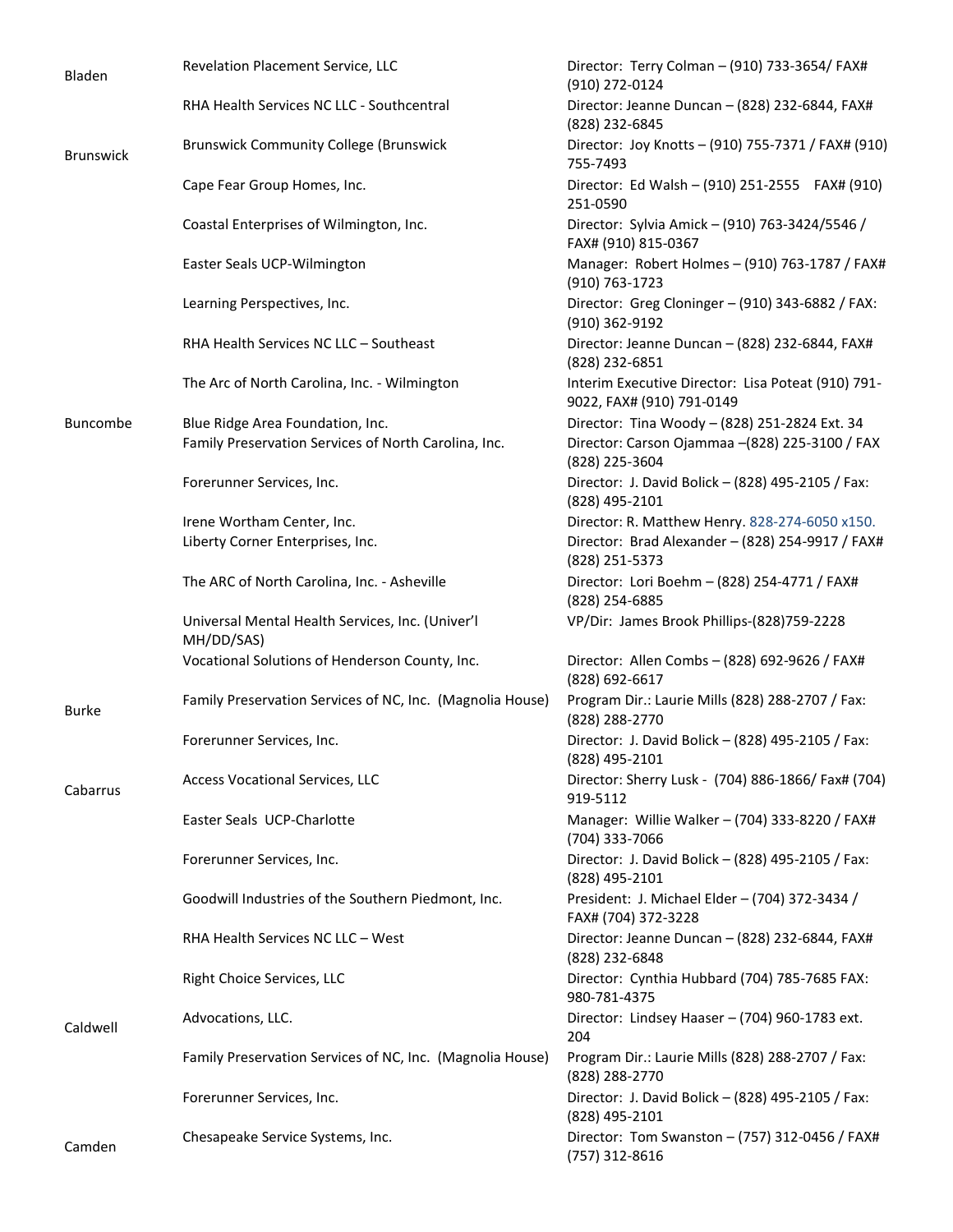|           | Skills, Inc.                                                                                 | Director: Theo Bohn - (252) 333-3755 / FAX#<br>(252) 333-3754           |
|-----------|----------------------------------------------------------------------------------------------|-------------------------------------------------------------------------|
| Carteret  | Cape Fear Group Homes, Inc.                                                                  | Director: Ed Walsh - (910) 251-2555/ Fax# (910)<br>251-0590             |
|           | Easter Seals UCP-New Bern                                                                    | Manager: Brenda Jones - (252) 633-0876/ FAX#<br>(252) 672-0009          |
|           | RHA Health Services NC LLC - Southeast                                                       | Director: Jeanne Duncan - (828) 232-6844, FAX#<br>(828) 232-6849        |
| Caswell   | Carolina Enhancement Services, LLC.                                                          | Director: Brenda Day - (336) 694-1557                                   |
|           | Goodwill Industries of Central North Carolina, Inc                                           | Director: Richard J. Gorham - (336) 275-9801 /<br>FAX# (336) 274-1352   |
|           | OE Enterprises Incorporated (Alamance)                                                       | President: Margaret Samuels - (919) 732-8125                            |
| Catawba   | Advocations, LLC.                                                                            | Director: Lindsey Haaser - (704) 960-1783 ext.<br>203                   |
|           | Family Preservation Services of NC, Inc. (Magnolia House)                                    | Program Dir.: Laurie Mills (828) 288-2707 / Fax:<br>(828) 288-2770      |
|           | Forerunner Services, Inc.                                                                    | Director: J. David Bolick - (828) 495-2105 / Fax:<br>(828) 495-2101     |
|           | Goodwill Industries of Northwest North Carolina, Inc. -<br>(Catawba County)                  | Director: Malla Vue - (828) 465-0371 / FAX# (828)<br>465-3073           |
|           | The Mental Health Fund, Inc. dba Catawba Valley<br><b>Behavioral Health Care/Connections</b> | Director: Sarah Parham - (828) 466-0030 / FAX#<br>(828) 466-0999        |
| Chatham   | Cape Fear Group Homes, Inc.                                                                  | Director: Ed Walsh - (910) 251-2555/ Fax# (910)<br>251-0590             |
|           | Goodwill Industries of Central North Carolina, Inc                                           | Director: Richard J. Gorham - (336) 275-9801 /<br>FAX# (336) 274-1352   |
|           | Lee County Industries, Inc.                                                                  | Director: Michael Gilmore-(919) 775-3439/FAX#<br>(919) 774-6928         |
|           | RHA Health Services NC LLC - Northcentral                                                    | Director: Jeanne Duncan - (828) 232-6844, FAX#<br>(828) 232-6851        |
|           | UNC Center for Excellence in Community Health (Univ)                                         | Director of Operations: Thava Mahadevan - (919)<br>962-4919             |
| Cherokee  | Industrial Opportunities, Inc                                                                | Director: Tom O'Brien - (828) 321-4754 / FAX#<br>(828) 321-4784         |
|           | Liberty Corner Enterprises, Inc.                                                             | Director: Brad Alexander - (828) 254-9917 / FAX#<br>(828) 251-5379      |
|           | Lifespan Incorporated (Sylva)                                                                | President: Davan Cloninger - (704) 944-5100                             |
|           | Meridian Behavioral Health Services, Inc                                                     | CEO: Joe Ferrara - (828) 631-3973 / FAX# (828)<br>631-9280              |
| Chowan    | Chesapeake Service Systems, Inc.                                                             | Director: Tom Swanston - (757) 312-0456 / FAX#<br>(757) 312-8616        |
|           | NuVizions, LLC                                                                               | Director of Operations: Valeria S. Sawyer - (252)<br>332-2298           |
|           | Skills, Inc.                                                                                 | Director: Theo Bohn - (252) 333-3755 / FAX#<br>(252) 333-3755           |
| Clay      | Industrial Opportunities, Inc                                                                | Director: Tom O'Brien - (828) 321-4754 / FAX#<br>(828) 321-4784         |
|           | Liberty Corner Enterprises, Inc.                                                             | Director: Brad Alexander - (828) 254-9917 / FAX#<br>(828) 251-5378      |
|           | Lifespan Incorporated (Sylva)                                                                | President: Davan Cloninger - (704) 944-5100                             |
| Cleveland | Achieve Case Management Services, Inc.                                                       | Director: Jenny Carrington - (704) 813-2128 FAX#<br>(704) 861-1256      |
|           | Cleveland Psychosocial Services, Inc. AKA Adventure<br>House                                 | Executive Director: Tommy Gunn (704) 482-3370 /<br>Fax (704) 482-3383   |
|           | Cleveland Vocational Industries, Inc.                                                        | Interim Director: Kent Farmer - (704) 471-0606 /<br>FAX# (704) 480-8555 |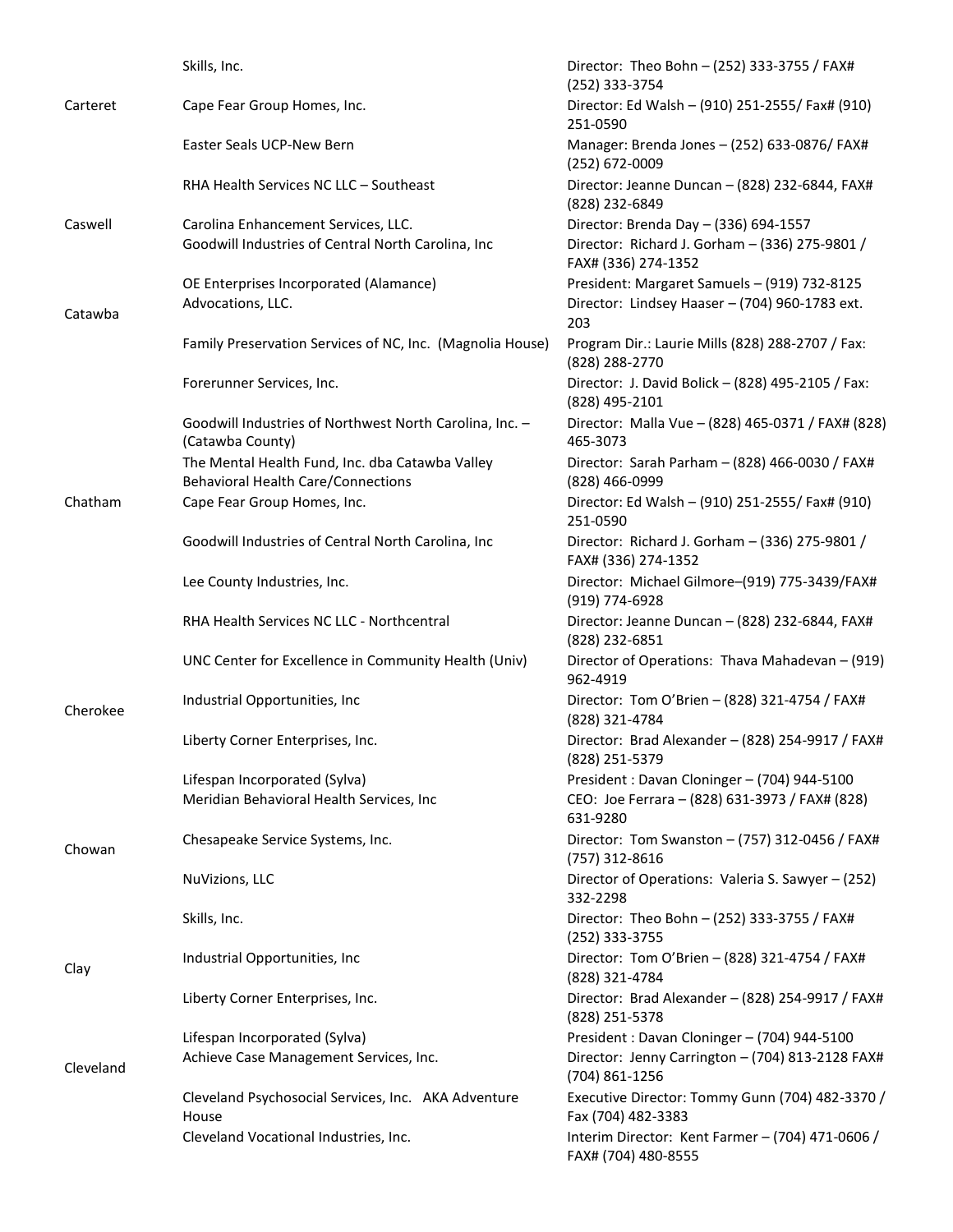|            | Pathway 2 Employment, Inc.                                                    | Director: Eric Thompson - (704) 861-8331 Fax:<br>866-629-0947        |
|------------|-------------------------------------------------------------------------------|----------------------------------------------------------------------|
| Columbus   | Easter Seals UCP-Whiteville                                                   | Manager: Robert Holmes - (910) 763-1787 / FAX#<br>$(910) 763 - 1723$ |
| Craven     | Cape Fear Group Homes, Inc.                                                   | Director: Ed Walsh - (910) 251-2555/ Fax# (910)<br>251-0590          |
|            | Easter Seals UCP-New Bern                                                     | Manager: Brenda Jones - (252) 633-0876/ FAX#<br>(252) 672-0009       |
|            | RHA Health Services NC LLC - Southeast                                        | Director: Jeanne Duncan - (828) 232-6844, FAX#<br>(828) 232-6847     |
| Cumberland | Autism Society of North Carolina Inc. (Fayetteville)                          | Director: Steven King - (910) 864-2769                               |
|            | Autism Society of North Carolina, Inc.                                        | Executive Director: Tracey Sheriff - (919) 743-<br>0204              |
|            | Cumberland Residential & Employment Services &<br>Training, Inc. (C.R.E.S.T.) | Executive Director: Mr. Dwayne Patterson - (910)<br>487-3131         |
|            | Employment Aide & Medical Supplies, Inc.                                      | Director: Angela Okorieocha - (910) 484-3262                         |
|            | Employment Source, Inc.                                                       | Director: Andrew Rind - (910) 303-6891                               |
|            | Kaleo Supports, Inc.                                                          | Director: Nancy Szymkowiak - (910) 630-2255 /<br>FAX# (910) 630-2255 |
|            | RHA Health Services NC LLC - Southcentral                                     | Director: Jeanne Duncan - (828) 232-6844, FAX#<br>(828) 232-6846     |
| Currituck  | Chesapeake Service Systems, Inc.                                              | Director: Tom Swanston - (757) 312-0456 / FAX#<br>(757) 312-8616     |
|            | Skills, Inc.                                                                  | Director: Theo Bohn - (252) 333-3755 / FAX#<br>(252) 333-3756        |
| Dare       | Chesapeake Service Systems, Inc.                                              | Director: Tom Swanston - (757) 312-0456 / FAX#<br>(757) 312-8616     |
|            | Comprehensive Interventions, Inc.                                             | Director: Desiree Rodgers - (252) 792-8035 FAX:<br>252-792-8045      |
|            | Skills, Inc.                                                                  | Director: Theo Bohn - (252) 333-3755 / FAX#<br>(252) 333-3757        |
| Davidson   | C. F. Marketing, LLC                                                          | Director: Charles Funchess - (336) 236-2056 /<br>FAX# (336) 236-2469 |
|            | Goodwill Industries of Northwest North Carolina, Inc.                         | Director: Art Gibel - (336) 724-3621                                 |
|            | TEACCH Autism Program @ UNCCH-Greensboro)                                     | Director: Glenna Osborne - (336) 334-5773                            |
|            | The Workshop of Davidson, Inc.                                                | Director: Mike Foster - (336) 248-2816 / FAX#<br>(336) 248-4995      |
| Davie      | C. F. Marketing, LLC                                                          | Director: Charles Funchess - (336) 236-2056 /<br>FAX# (336) 236-2470 |
|            | Goodwill Industries of Northwest North Carolina, Inc.                         | Director: Art Gibel - (336) 724-3621                                 |
|            | Lifespan-Davie                                                                | Director: Bonita Stanley - (336) 374-4466 / FAX#<br>(336) 374-4467   |
|            | TEACCH Autism Program @ UNCCH-Greensboro)                                     | Director: Glenna Osborne - (336) 334-5773                            |
| Duplin     | Easter Seals UCP-Jacksonville                                                 | Manager: Brenda Jones - (252) 636-6007 / FAX#<br>(252) 672-0009      |
|            | RHA Health Services NC LLC - Southeast                                        | Director: Jeanne Duncan - (828) 232-6844, FAX#<br>(828) 232-6846     |
|            | Cape Fear Group Homes, Inc.                                                   | Director: Ed Walsh - (910) 251-2555 / FAX# (910)<br>251-0590         |
| Durham     | Community Workforce Solutions, Inc.                                           | Director: Roger McGee - (919) 231-3325 / FAX#<br>(919) 231-9189      |
|            | Durham Exchange Club Industries, Inc.                                         | Director: Alan Wayne - (919) 596-1341/1342 /<br>FAX# (919) 596-6380  |
|            | Keystone Community Partners, Inc.                                             | Director: Tanya Smith - (919) 882-2133 / (919)<br>522-2508 cell      |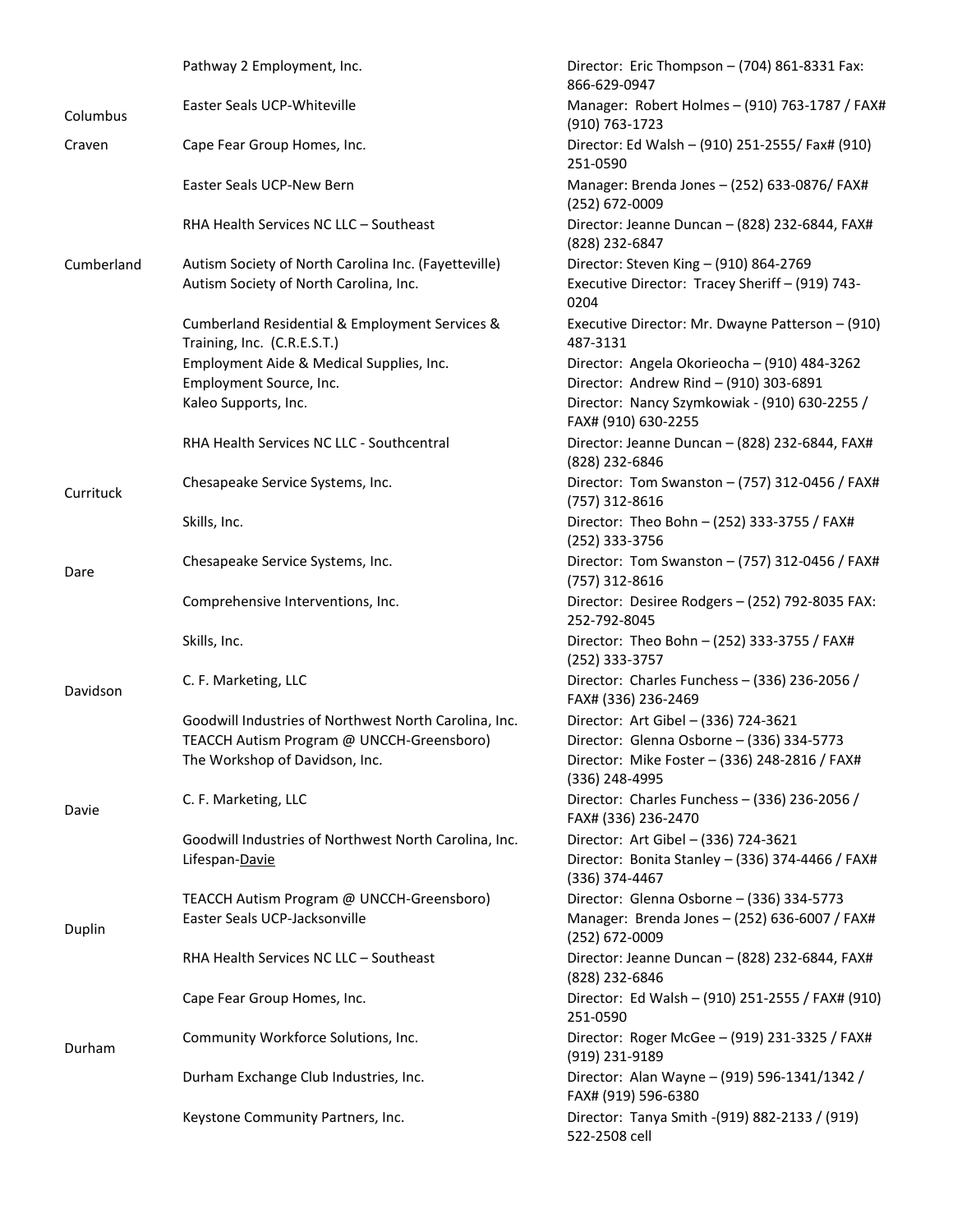|           | OE Enterprises, Incorporated                                                      | President: Margaret Samuels (919) 732-8124/FAX#<br>919-732-4028                                                   |
|-----------|-----------------------------------------------------------------------------------|-------------------------------------------------------------------------------------------------------------------|
|           | Rainbow 66 Storehouse Inc.                                                        | Director: Edna Grooms - (919) 686-0165 / FAX#<br>$(919) 686 - 0167$                                               |
|           | The Arc of the Triangle, Inc.                                                     | Director: Mr. Robin Baker - (919) 942-5119 / FAX#<br>(919) 942-2121                                               |
|           | Threshold, Inc.                                                                   | Director: Susan Deter - (919) 682-4124 / FAX#<br>(919) 956-7703                                                   |
| Edgecombe | Easter Seals-Rocky Mount                                                          | Manager: Glenn Echerd (252) 536-4105 / Fax:<br>(252) 536-0119                                                     |
|           | RHA Health Services NC LLC - Northeast                                            | Director: Jeanne Duncan - (828) 232-6844, FAX#<br>(828) 232-6845                                                  |
|           | Tri-County Industries, Inc.                                                       | Director: Brenda Cogdell - (252) 977-3800 / FAX#<br>(252) 977-2283                                                |
| Forsyth   | The Enrichment Center-An Affiliated Chapter of The<br>Cape Fear Group Homes, Inc. | Director: Valerie Vizena - (336) 777-0076 ext. 210<br>Director: Ed Walsh - (910) 251-2555/ Fax# (910)<br>251-0590 |
|           | Easter Seals UCP-Greensboro                                                       | Manager: Julie Mothorpe - (336) 272-9602                                                                          |
|           | Easter Seals UCP-Winston-Salem                                                    | Manager: Julie Mothorpe - (337) 272-9702 / FAX#<br>(336) 370-4361                                                 |
|           | Goodwill Industries of Northwest North Carolina, Inc.                             | Director: Art Gibel - (336) 724-3621                                                                              |
|           | TEACCH Autism Program @ UNCCH-Greensboro)                                         | Director: Glenna Osborne - (336) 334-5773                                                                         |
| Franklin  | Central Community Services, LLC.                                                  | Director: Lisa Gilbert - (919) 692-1248                                                                           |
|           | Community Workforce Solutions, Inc.                                               | Director: Roger McGee - (919) 231-3325 / FAX#<br>(919) 231-9189                                                   |
|           | Community Workforce Solutions, Inc. (Henderson)                                   | Director: Roger McGee - (919) 231-3325 / FAX#<br>(919) 231-9190                                                   |
|           | Easter Seals UCP NC                                                               | Director: Luanne Welch (919) 783-8898                                                                             |
|           | Easter Seals UCP-Henderson                                                        | Manager: Jo Burgwyn (252) 536-4105                                                                                |
|           | RHA Health Services NC LLC - Northcentral                                         | Director: Jeanne Duncan - (828) 232-6844, FAX#<br>(828) 232-6845                                                  |
| Gaston    | Pathway 2 Employment, Inc.                                                        | Director: Eric Thompson - (704) 861-8331 Fax:<br>866-629-0946                                                     |
|           | Achieve Case Management Services, Inc.                                            | Director: Jenny Carrington - (704) 813-2128 FAX#<br>(704) 861-1255                                                |
|           | Easter Seals UCP-Charlotte                                                        | Manager: Willie Walker - (704) 333-8220 / FAX#<br>(704) 333-7066                                                  |
|           | Goodwill Industries of the Southern Piedmont, Inc.                                | President: J. Michael Elder - (704) 372-3434 /<br>FAX# (704) 372-3228                                             |
|           | Lifespan Incorporated (Gastonia)                                                  | President: Davan Cloninger - (704) 944-5100/ FAX<br># (704) 944-5102                                              |
|           | RHA Health Services NC LLC - West                                                 | Director: Jeanne Duncan - (828) 232-6844, FAX#<br>(828) 232-6845                                                  |
| Gates     | Chesapeake Service Systems, Inc.                                                  | Director: Tom Swanston - (757) 312-0456 / FAX#<br>(757) 312-8616                                                  |
|           | NuVizions, LLC                                                                    | Director of Operations: Valeria S. Sawyer - (252)<br>332-2299                                                     |
|           | Skills, Inc.                                                                      | Director: Theo Bohn - (252) 333-3755 / FAX#<br>(252) 333-3760                                                     |
| Graham    | Industrial Opportunities, Inc.                                                    | Director: Tom O'Brien - (828) 321-4754 / FAX#<br>(828) 321-4784                                                   |
|           | Liberty Corner Enterprises, Inc.                                                  | Director: Brad Alexander - (828) 254-9917 / FAX#<br>(828) 251-5380                                                |
|           | Lifespan Incorporated (Sylva)                                                     | President: Davan Cloninger - (704) 944-5100                                                                       |
| Granville | Central Community Services, LLC.                                                  | Director: Lisa Gilbert - (919) 692-1248                                                                           |
|           |                                                                                   |                                                                                                                   |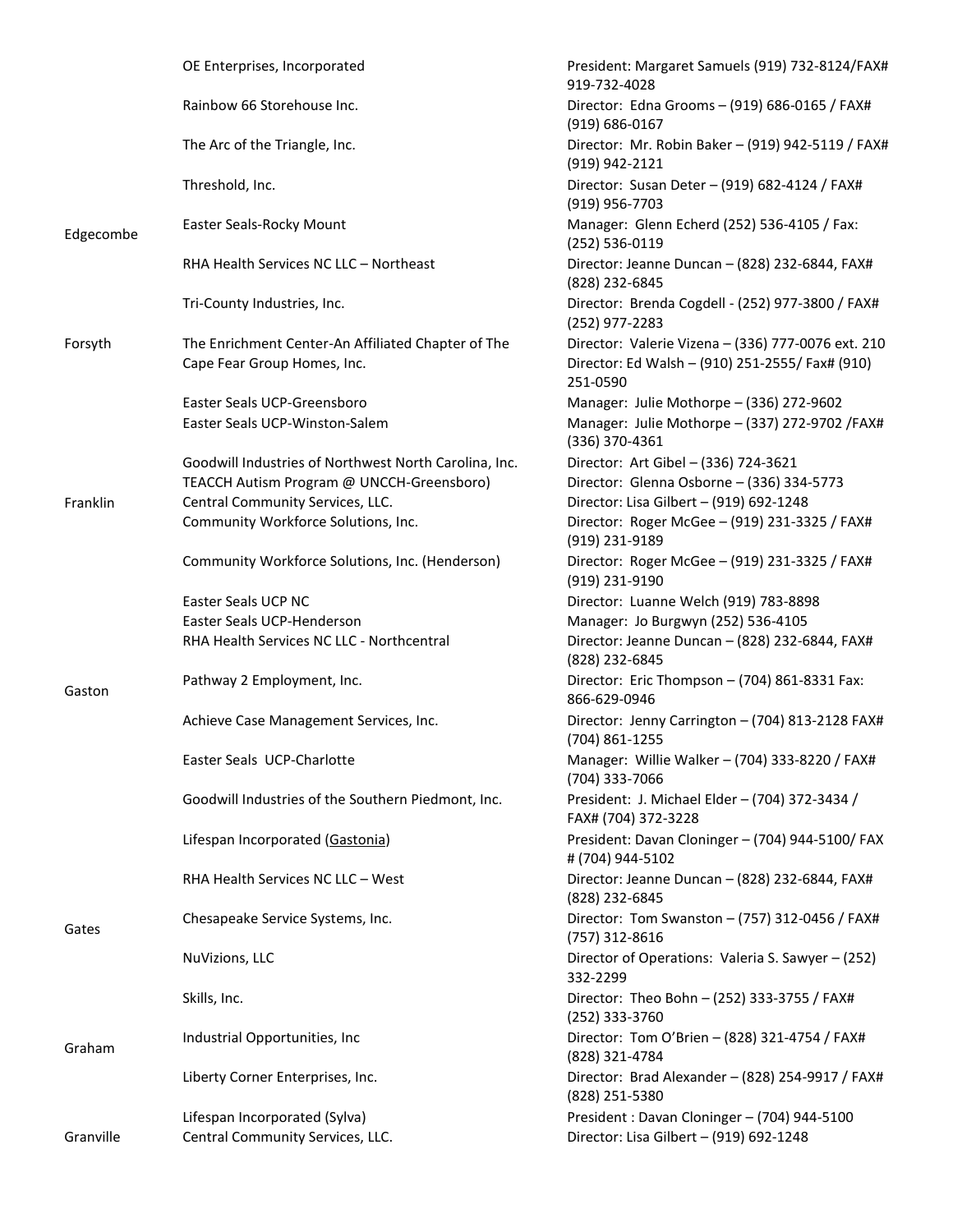|          | Community Workforce Solutions, Inc.                                  | Director: Roger McGee - (919) 231-3325 / FAX#<br>(919) 231-9189              |
|----------|----------------------------------------------------------------------|------------------------------------------------------------------------------|
|          | Community Workforce Solutions, Inc. (Henderson)                      | Director: Roger McGee - (919) 231-3325 / FAX#<br>(919) 231-9191              |
|          | Easter Seals UCP-Henderson                                           | Manager: Jo Burgwyn (252) 536-4105                                           |
|          | RHA Health Services NC LLC - Northcentral                            | Director: Jeanne Duncan - (828) 232-6844, FAX#<br>(828) 232-6846             |
| Greene   | Diversified Opportunities, Inc.                                      | Director: Cindy Harrell - (252) 291-0378 / FAX#<br>(252) 291-1402            |
|          | RHA Health Services NC LLC - Northeast                               | Director: Jeanne Duncan - (828) 232-6844, FAX#<br>(828) 232-6852             |
| Guilford | Access Vocational Services, LLC - (Burlington)                       | Director: Sherry Lusk - (704) 886-1866 / FAX#<br>(704) 919-5113              |
|          | Access Vocational Services, LLC - (Guilford)                         | Director: Sherry Lusk - (704) 886-1866 / FAX#<br>(704) 919-5112              |
|          | Autism Society of North Carolina, Inc.                               | Executive Director: Tracey Sheriff - (919) 743-<br>0205                      |
|          | Autism Society of North Carolina, Inc.                               | David Ingram - (919) 865-0681 / FAX# (919) 865-<br>0685                      |
|          | Creative Management Source, Inc.                                     | Director: Barbara I. Hendrix - (336) 292-5478 /<br>FAX# (336) 617-5948       |
|          | Easter Seals UCP-Greensboro                                          | Manager: Julie Mothorpe - (336) 272-9602                                     |
|          | Goodwill Industries of Central North Carolina, Inc                   | Director: Richard J. Gorham - (336) 275-9801 /<br>FAX# (336) 274-1352        |
|          | LifeSpan Incorporated (Greensboro)                                   | Executive Director: Vacant - (336) 852-1495 /<br>FAX# (336) 855-9994         |
|          | M8d 2 Rise, Inc.                                                     | Director: Tifanie Rudd - (336) 907-7268 / FAX:<br>$(336)$ 373-1893(4)        |
|          | OE Enterprises Incorporated (Alamance)                               | President: Margaret Samuels - (919) 732-8126                                 |
|          | TEACCH Autism Program @ UNCCH-Greensboro)                            | Director: Glenna Osborne - (336) 334-5773                                    |
|          | The Arc of Greensboro, Inc.                                          | Executive Director: Linda Yurko - (336) 373-1076 /<br>FAX# (336) 272-0718    |
|          | United Youth Care Services, Inc.                                     | Director: Donald Booker Phone: 336-370-9232,<br>ext. 102 / Fax: 336-274-7200 |
| Halifax  | Easter Seals UCP-Roanoke Rapids                                      | Manager: Glenn Echerd (252) 536-4105 / Fax:<br>(252) 536-0119                |
|          | NuVizions, LLC                                                       | Director of Operations: Valeria S. Sawyer - (252)<br>332-2300                |
|          | RHA Health Services NC LLC - Northeast                               | Director: Jeanne Duncan - (828) 232-6844, FAX#<br>(828) 232-6847             |
|          | Tri-County Industries, Inc.                                          | Director: Brenda Cogdell - (252) 977-3800 / FAX#<br>(252) 977-2284           |
|          | Easter Seals UCP NC                                                  | Director: Luanne Welch (919) 783-8898                                        |
|          | Johnston County Industries, Inc. (Harnett Production<br>Enterprises) | Director: Bill Sharek, Jr. President and CEO (919)<br>743-8700               |
|          | <b>Stevens Center</b>                                                | Director: Roger Bailey - (919) 776-4048 / FAX#<br>(919) 774-7711             |
| Haywood  | Forerunner Services, Inc.                                            | Director: J. David Bolick - (828) 495-2105 / Fax:<br>(828) 495-2101          |
|          | Haywood Vocational Opportunities, Inc.                               | Director: George Marshall - (828) 456-4455 /<br>FAX# (828) 456-8639          |
|          | Liberty Corner Enterprises, Inc.                                     | Director: Brad Alexander - (828) 254-9917 / FAX#<br>(828) 251-5376           |
|          | Lifespan Incorporated (Sylva)                                        | President: Davan Cloninger - (704) 944-5100                                  |
|          | Meridian Behavioral Health Services, Inc                             | CEO: Joe Ferrara - (828) 631-3973 / FAX# (828)<br>631-9281                   |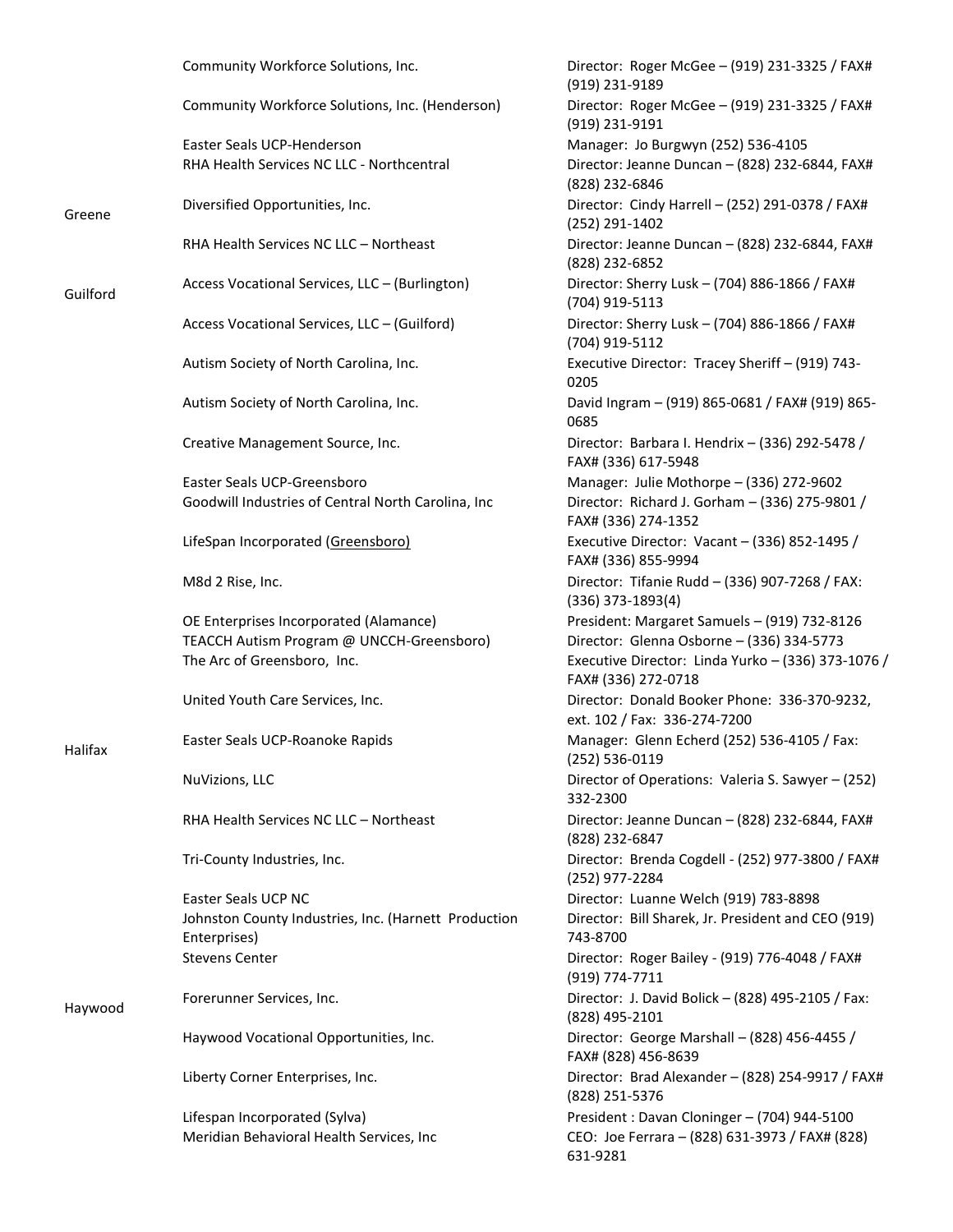|           | The Arc of Haywood County, Inc.                                               | Director: Steve Brown - (828) 452-1980 ext.301 /<br>FAX# (828) 452-1525        |
|-----------|-------------------------------------------------------------------------------|--------------------------------------------------------------------------------|
| Henderson | Easter Seals UCP-Henderson                                                    | Manager: Jo Burgwyn (252) 536-4105                                             |
|           | Family Preservation Services of NC, Inc. (Magnolia House)                     | Program Dir.: Laurie Mills (828) 288-2707 / Fax:<br>(828) 288-2770             |
|           | Irene Wortham Center, Inc.                                                    | Director: R. Matthew Henry. 828-274-6050 x150.                                 |
|           | Lifespan Incorporated (Asheville)                                             | President: Davan Cloninger - (704) 944-5100/<br>FAX# (704) 944-5102            |
|           | The ARC of North Carolina, Inc. - Asheville                                   | Director: Lori Boehm - (828) 254-4771 / FAX#<br>(828) 254-6886                 |
|           | Transylvania Voc Services, Inc.                                               | Director: Nancy Stricker - (828) 884-3195 / FAX#<br>(828) 884-3103             |
|           | Vocational Solutions of Henderson County, Inc.                                | Director: Allen Combs - (828) 692-9626 / FAX#<br>(828) 692-6617                |
|           | Wilkes Vocational Services, Inc.                                              | Director: David McGrady - (336) 838-3812 / FAX#<br>(336) 667-1045              |
| Hertford  | Chesapeake Service Systems, Inc.                                              | Director: Tom Swanston - (757) 312-0456 / FAX#<br>(757) 312-8616               |
|           | Comprehensive Interventions, Inc.                                             | Director: Desiree Rodgers - (252) 792-8035 FAX:<br>252-792-8045                |
|           | <b>Martin Enterprises</b>                                                     | Director: Becky Renn - (252) 792-8251/ Fax#<br>(252) 792-5287                  |
|           | NuVizions, LLC                                                                | Director of Operations: Valeria S. Sawyer - (252)<br>332-2301                  |
| Hoke      | Cumberland Residential & Employment Services &<br>Training, Inc. (C.R.E.S.T.) | Executive Director: Mr. Dwayne Patterson - (910)<br>487-3131                   |
|           | Employment Aide & Medical Supplies, Inc.                                      | Director: Angela Okorieocha - (910) 484-3262                                   |
|           | RHA Health Services NC LLC - Southcentral                                     | Director: Jeanne Duncan - (828) 232-6844, FAX#<br>(828) 232-6852               |
| Hyde      | Beaufort County Developmental Center, Inc.                                    | Director: Chris Kiricoples - (252) 946-0151 ext.<br>203, FAX# (252) 946-9784   |
|           | Comprehensive Interventions, Inc.                                             | Director: Desiree Rodgers - (252) 792-8035 FAX:<br>252-792-8045                |
| Iredell   | Goodwill Industries of Northwest North Carolina Inc.<br>(Iredell)             | Director: Malla Vue - (704) 873-5005                                           |
|           | Lifespan Incorporated (Statesville)                                           | Director: Director: Davan Cloninger - (704) 944-<br>5100 / FAX# (704) 944-5102 |
|           | Access Vocational Services, LLC                                               | Director: Sherry Lusk - (704) 886-1866/ Fax# (704)<br>919-5112                 |
|           | Forerunner Services, Inc.                                                     | Director: J. David Bolick - (828) 495-2105 / Fax:<br>(828) 495-2101            |
| Jackson   | Forerunner Services, Inc.                                                     | Director: J. David Bolick - (828) 495-2105 / Fax:<br>(828) 495-2101            |
|           | Liberty Corner Enterprises, Inc.                                              | Director: Brad Alexander - (828) 254-9917 / FAX#<br>(828) 251-5374             |
|           | Lifespan Incorporated (Sylva)                                                 | President: Davan Cloninger - (704) 944-5100                                    |
|           | Meridian Behavioral Health Services, Inc                                      | CEO: Joe Ferrara - (828) 631-3973 / FAX# (828)<br>631-9282                     |
|           | Webster Enterprises of Jackson County, Inc.                                   | Chief Executive Officer: Joe Rigdon                                            |
| Johnston  | Easter Seals UCP NC                                                           | Director: Luanne Welch (919) 783-8898                                          |
|           | Johnston County Industries, Inc.                                              | Director: Bill Sharek, Jr., President and CEO (919)<br>743-8700                |
|           | Keystone Community Partners, Inc.                                             | Director: Tanya Smith - (919) 882-2133 / (919)<br>522-2508 cell                |
| Jones     | Easter Seals UCP-New Bern                                                     | Manager: Brenda Jones - (252) 633-0876/ FAX#<br>(252) 672-0009                 |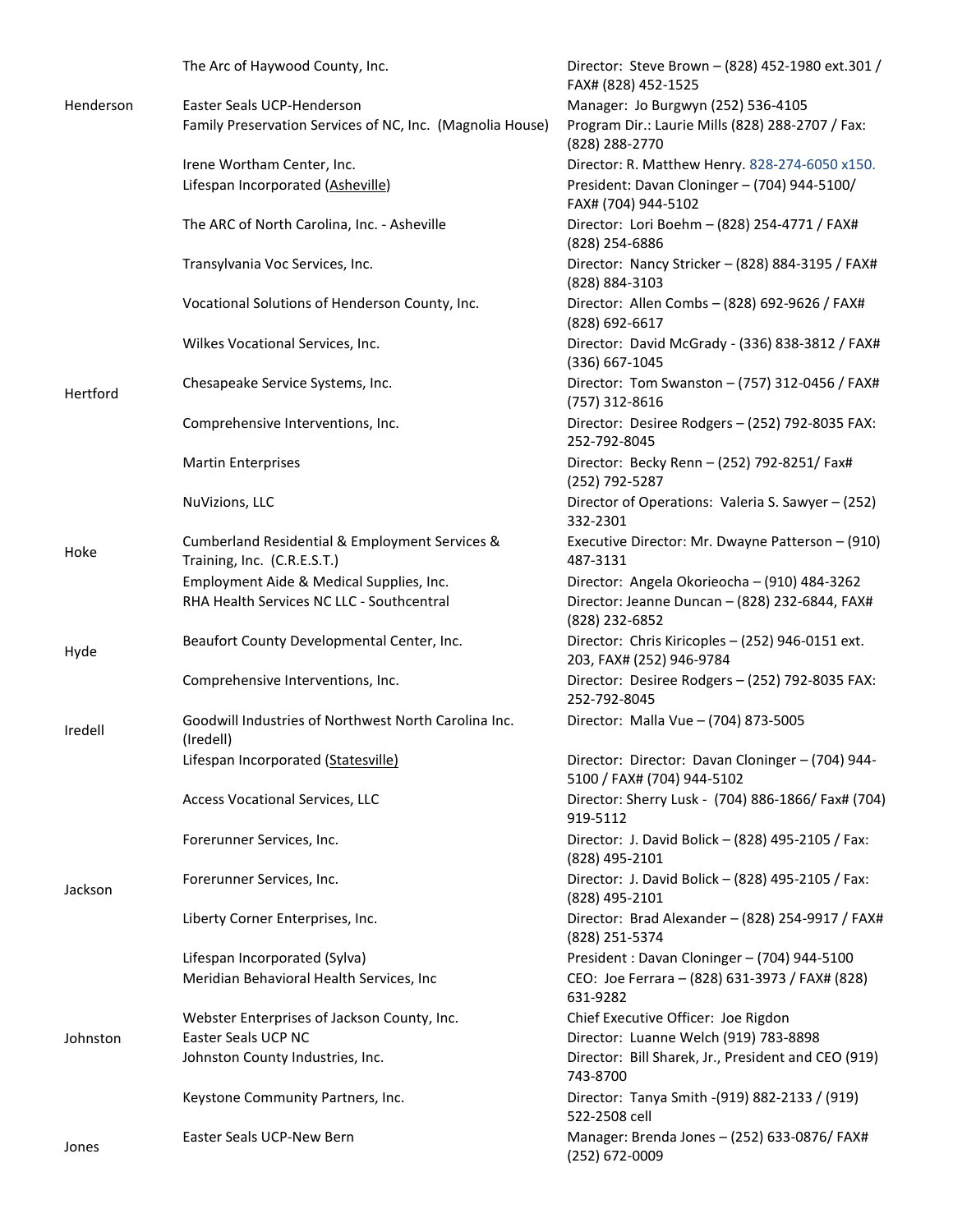|             | Neuse Enterprises, Inc.                                        | Director: Leon Deans - (252) 523-0817 / FAX#<br>(252) 527-2457        |
|-------------|----------------------------------------------------------------|-----------------------------------------------------------------------|
|             | RHA Health Services NC LLC - Southeast                         | Director: Jeanne Duncan - (828) 232-6844, FAX#<br>(828) 232-6850      |
|             | Cape Fear Group Homes, Inc.                                    | Director: Ed Walsh - (910) 251-2555/ Fax# (910)<br>251-0590           |
| Lee         | Johnston County Industries, Inc.                               | Director: Bill Sharek, Jr., President and CEO (919)<br>743-8701       |
|             | Lee County Industries, Inc.                                    | Director: Michael Gilmore-(919) 775-3439/FAX#<br>(919) 774-6926       |
|             | RHA Health Services NC LLC - Northcentral                      | Director: Jeanne Duncan - (828) 232-6844, FAX#<br>(828) 232-6852      |
|             | <b>Stevens Center</b>                                          | Director: Roger Bailey - (919) 776-4048 / FAX#<br>(919) 774-7711      |
| Lenoir      | Easter Seals UCP-Kinston                                       | Manager: Kim Riley - (252) 633-0876/ FAX# (252)<br>672-0009           |
|             | McCloud & Associates, Inc.                                     | Director: Valerie McCloud - (252) 355-6272 Fax:<br>252-355-0117       |
|             | Neuse Enterprises, Inc.                                        | Director: Leon Deans - (252) 523-0817 / FAX#<br>(252) 527-2458        |
|             | RHA Health Services NC LLC - Northeast                         | Director: Jeanne Duncan - (828) 232-6844, FAX#<br>(828) 232-6850      |
| Lincoln     | Goodwill Industries of the Southern Piedmont, Inc.             | President: J. Michael Elder - (704) 372-3434 /<br>FAX# (704) 372-3228 |
|             | Lifespan Incorporated (Gastonia)                               | President: Davan Cloninger - (704) 944-5100/ FAX<br># (704) 944-5103  |
| Macon       | Liberty Corner Enterprises, Inc.                               | Director: Brad Alexander - (828) 254-9917 / FAX#<br>(828) 251-5377    |
|             | Lifespan Incorporated (Sylva)                                  | President: Davan Cloninger - (704) 944-5100                           |
|             | Meridian Behavioral Health Services, Inc                       | CEO: Joe Ferrara - (828) 631-3973 / FAX# (828)<br>631-9283            |
|             | Webster Enterprises of Jackson County, Inc.                    | Chief Executive Officer: Joe Rigdon                                   |
| Madison     | Blue Ridge Area Foundation, Inc.                               | Director: Tina Woody - (828) 251-2824 Ext. 35                         |
|             | Irene Wortham Center, Inc.                                     | Director: R. Matthew Henry. 828-274-6050 x150.                        |
|             | Universal Mental Health Services, Inc. (Univer'l<br>MH/DD/SAS) | VP/Dir: James Brook Phillips-(828)759-2228                            |
|             | Vocational Solutions of Henderson County, Inc.                 | Director: Allen Combs - (828) 692-9626 / FAX#<br>(828) 692-6617       |
| Martin      | Comprehensive Interventions, Inc.                              | Director: Desiree Rodgers - (252) 792-8035 FAX:<br>252-792-8045       |
|             | Eastern Carolina Vocational Center, Inc.                       | President: Bob Jones - (252) 758-4188 / FAX#<br>(252) 830-1261        |
|             | <b>Martin Enterprises</b>                                      | Director: Becky Renn - (252) 792-8251/ Fax#<br>(252) 792-5285         |
|             | NuVizions, LLC                                                 | Director of Operations: Valeria S. Sawyer - (252)<br>332-2302         |
| McDowell    | Foothills Industries of McDowell County                        | Director: Steve Early - (828) 652-4088 / FAX#<br>(828) 652-7527       |
|             | Foothills Industries of McDowell County                        | Director: Steve Early - (828) 652-4088 / FAX#<br>(828) 652-7527       |
|             | Universal Mental Health Services, Inc. (Univer'l<br>MH/DD/SAS) | VP/Dir: James Brook Phillips-(828)759-2228                            |
| Mecklenburg | Access Vocational Services, LLC                                | Director: Sherry Lusk - (704) 886-1866 / FAX#<br>(704) 919-5112       |
|             | Advocations, LLC.                                              | Director: Lindsey Haaser - (704) 960-1783 ext.<br>202                 |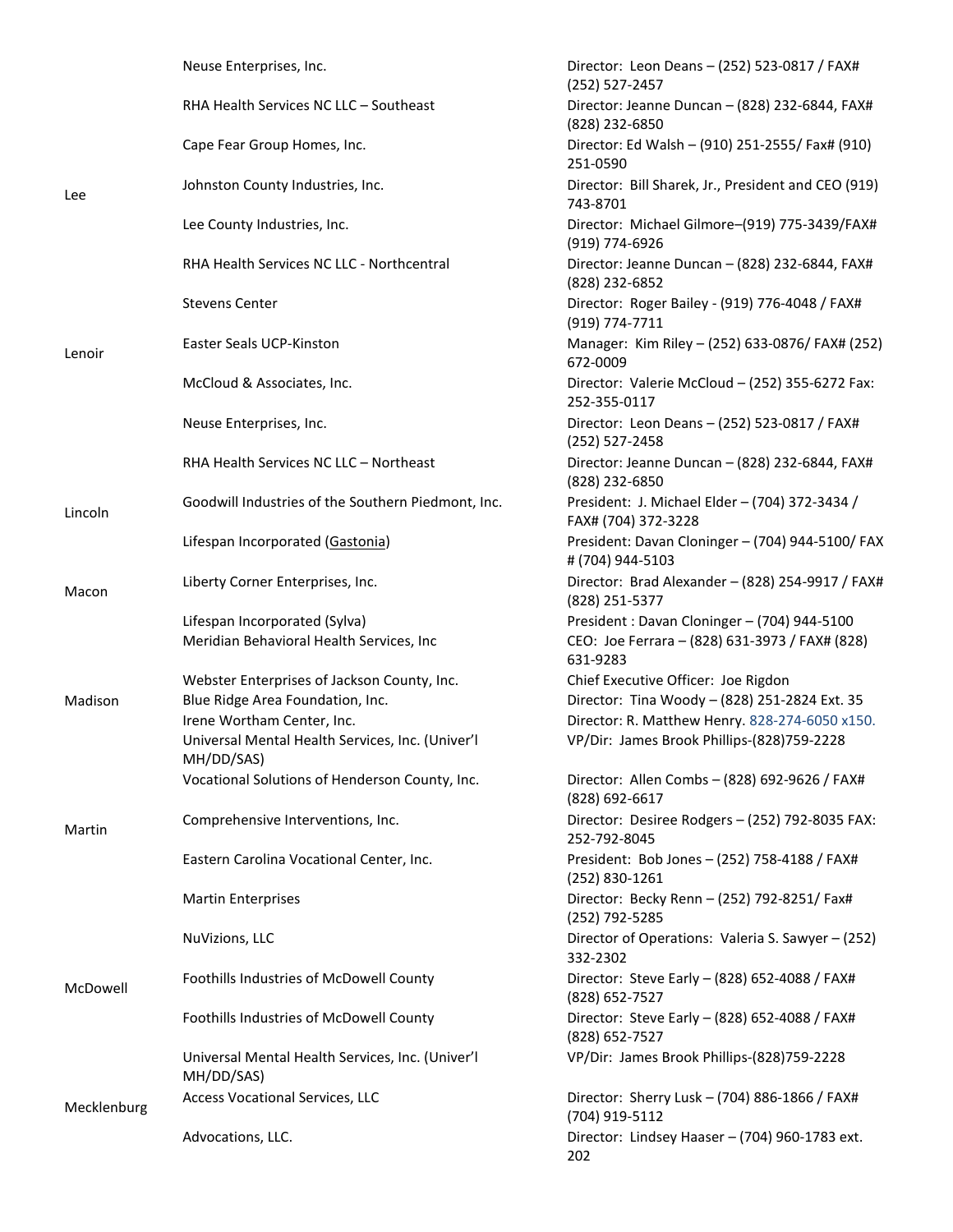|             | Easter Seals UCP-Charlotte                                                    | Manager: Willie Walker - (704) 333-8220 / FAX#<br>(704) 333-7066                |
|-------------|-------------------------------------------------------------------------------|---------------------------------------------------------------------------------|
|             | Goodwill Industries of the Southern Piedmont, Inc.                            | President: J. Michael Elder - (704) 372-3434 /<br>FAX# (704) 372-3228           |
|             | InReach                                                                       | Director: Lori A. Gougeon - (704) 536-6661 / FAX#<br>(704) 536-0074             |
|             | Lifespan Incorporated                                                         | Director: Davan Cloninger - (704) 944-5100/FAX#<br>(704) 944-5102               |
|             | Pathway 2 Employment, Inc.                                                    | Director: Eric Thompson - (704) 861-8331 Fax:<br>866-629-0948                   |
|             | RHA Health Services NC LLC - West                                             | Director: Jeanne Duncan - (828) 232-6844, FAX#<br>(828) 232-6846                |
| Mitchell    | Blue Ridge Area Foundation, Inc.                                              | Director: Tina Woody - (828) 251-2824 Ext. 36                                   |
|             | Family Preservation Services of NC, Inc. (Magnolia House)                     | Program Dir.: Laurie Mills (828) 288-2707 / Fax:<br>(828) 288-2770              |
|             | Watauga Opportunities, Inc.                                                   | Director: Michael Maybee - (828) 264-5009 / FAX#<br>(828) 264-5006              |
| Montgomery  | RHA Health Services NC LLC - Southcentral                                     | Director: Jeanne Duncan - (828) 232-6844, FAX#<br>(828) 232-6853                |
| Moore       | Cumberland Residential & Employment Services &<br>Training, Inc. (C.R.E.S.T.) | Executive Director: Mr. Dwayne Patterson - (910)<br>487-3131                    |
|             | Lee County Industries, Inc.                                                   | Director: Michael Gilmore-(919) 775-3439/FAX#<br>(919) 774-6927                 |
|             | RHA Health Services NC LLC - Southcentral                                     | Director: Jeanne Duncan - (828) 232-6844, FAX#<br>(828) 232-6851                |
| Nash        | Easter Seals-Rocky Mount                                                      | Manager: Glenn Echerd (252) 536-4105 / Fax:<br>(252) 536-0120                   |
|             | RHA Health Services NC LLC - Northeast                                        | Director: Jeanne Duncan - (828) 232-6844, FAX#<br>(828) 232-6846                |
|             | Tri-County Industries, Inc.                                                   | Director: Brenda Cogdell - (252) 977-3800 / FAX#<br>(252) 977-2285              |
| New Hanover | Cape Fear Group Homes, Inc.                                                   | Director: Ed Walsh - (910) 251-2555 FAX# (910)<br>251-0590                      |
|             | Coastal Enterprises of Wilmington, Inc.                                       | Director: Sylvia Amick - (910) 763-3424/5546 /<br>FAX# (910) 815-0367           |
|             | Easter Seals UCP-Wilmington                                                   | Manager: Robert Holmes - (910) 763-1787 / FAX#<br>(910) 763-1724                |
|             | Learning Perspectives, Inc.                                                   | Director: Greg Cloninger - (910) 343-6882 / FAX:<br>(910) 362-9193              |
|             | RHA Health Services NC LLC - Southeast                                        | Director: Jeanne Duncan - (828) 232-6844, FAX#<br>(828) 232-6852                |
|             | The Arc of North Carolina, Inc. - Wilmington                                  | Interim Executive Director: Lisa Poteat (910) 791-<br>9022, FAX# (910) 791-0148 |
| Northampton | Easter Seals UCP-Roanoke Rapids                                               | Manager: Glenn Echerd (252) 536-4105 / Fax:<br>(252) 536-0119                   |
|             | NuVizions, LLC                                                                | Director of Operations: Valeria S. Sawyer - (252)<br>332-2303                   |
|             | RHA Health Services NC LLC - Northeast                                        | Director: Jeanne Duncan - (828) 232-6844, FAX#<br>(828) 232-6848                |
|             | Tri-County Industries, Inc.                                                   | Director: Brenda Cogdell - (252) 977-3800 / FAX#<br>(252) 977-2286              |
| Onslow      | Cape Fear Group Homes, Inc.                                                   | Director: Ed Walsh - (910) 251-2555 / FAX# (910)<br>251-0591                    |
|             | Coastal Enterprises of Jacksonville, Inc.                                     | Director: John Glover - (910) 455-2131 / FAX#<br>(910) 455-7251                 |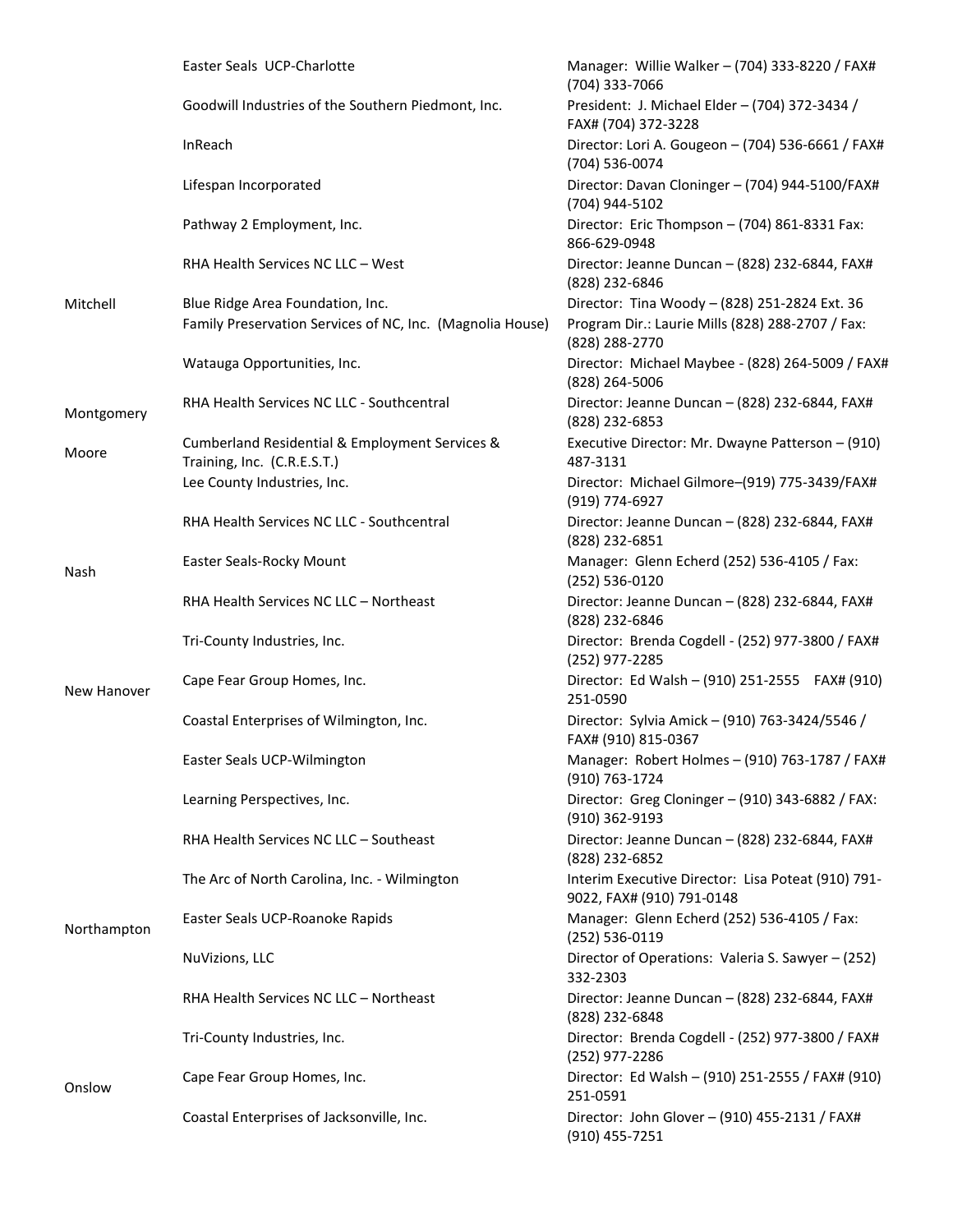|            | Easter Seals UCP-Jacksonville                        | Manager: Brenda Jones - (252) 636-6007 / FAX#<br>(252) 672-0010                 |
|------------|------------------------------------------------------|---------------------------------------------------------------------------------|
|            | Learning Perspectives, Inc.                          | Director: Greg Cloninger - (910) 343-6882 / FAX:<br>(910) 362-9194              |
|            | RHA Health Services NC LLC - Southeast               | Director: Jeanne Duncan - (828) 232-6844, FAX#<br>(828) 232-6845                |
| Orange     | UNC Center for Excellence in Community Health (Univ) | Director of Operations: Thava Mahadevan - (919)<br>962-4919                     |
|            | Autism Society of North Carolina, Inc.               | Executive Director: Tracey Sheriff - (919) 743-<br>0207                         |
|            | Autism Society of North Carolina, Inc. (Raleigh)     | Director: David Ingram - (919) 865-0681 / FAX#<br>$(919) 865 - 0686$            |
|            | Cape Fear Group Homes, Inc.                          | Director: Ed Walsh - (910) 251-2555/ Fax# (910)<br>251-0590                     |
|            | Caramore Community, Inc.                             | Director: David Chapman - (919) 967-3402 x#106<br>/FAX# (919) 942-9732          |
|            | OE Enterprises, Incorporated                         | President: Margaret Samuels (919) 732-8124/FAX#<br>919-732-4027                 |
|            | RHA Health Services NC LLC - Northcentral            | Director: Jeanne Duncan - (828) 232-6844, FAX#<br>(828) 232-6850                |
|            | The Arc of the Triangle, Inc.                        | Director: Mr. Robin Baker - (919) 942-5119 / FAX#<br>(919) 942-2119             |
| Pamlico    | Cape Fear Group Homes, Inc.                          | Director: Ed Walsh - (910) 251-2555/ Fax# (910)<br>251-0590                     |
|            | Easter Seals UCP-New Bern                            | Manager: Brenda Jones - (252) 633-0876/ FAX#<br>(252) 672-0009                  |
|            | RHA Health Services NC LLC - Southeast               | Director: Jeanne Duncan - (828) 232-6844, FAX#<br>(828) 232-6848                |
| Pasquotank | NuVizions, LLC                                       | Director of Operations: Valeria S. Sawyer - (252)<br>332-2304                   |
|            | Chesapeake Service Systems, Inc.                     | Director: Tom Swanston - (757) 312-0456 / FAX#<br>(757) 312-8616                |
|            | Skills, Inc.                                         | Director: Theo Bohn - (252) 333-3755 / FAX#<br>(252) 333-3758                   |
| Pender     | The Arc of North Carolina, Inc. - Wilmington         | Interim Executive Director: Lisa Poteat (910) 791-<br>9022, FAX# (910) 791-0150 |
|            | Cape Fear Group Homes, Inc.                          | Director: Ed Walsh - (910) 251-2555 FAX# (910)<br>251-0590                      |
|            | Coastal Enterprises of Jacksonville, Inc.            | Director: John Glover - (910) 455-2131 / FAX#<br>(910) 455-7251                 |
|            | Coastal Enterprises of Wilmington, Inc.              | Director: Sylvia Amick - (910) 763-3424/5546 /<br>FAX# (910) 815-0367           |
|            | Easter Seals UCP-Wilmington                          | Manager: Robert Holmes - (910) 763-1787 / FAX#<br>(910) 763-1725                |
|            | Learning Perspectives, Inc.                          | Director: Greg Cloninger - (910) 343-6882 / FAX:<br>(910) 362-9195              |
|            | RHA Health Services NC LLC - Southeast               | Director: Jeanne Duncan - (828) 232-6844, FAX#<br>(828) 232-6853                |
| Perquimans | Chesapeake Service Systems, Inc.                     | Director: Tom Swanston - (757) 312-0456 / FAX#<br>(757) 312-8616                |
|            | NuVizions, LLC                                       | Director of Operations: Valeria S. Sawyer - (252)<br>332-2305                   |
|            | Skills, Inc.                                         | Director: Theo Bohn - (252) 333-3755 / FAX#<br>(252) 333-3759                   |
| Person     | Central Community Services, LLC.                     | Director: Lisa Gilbert - (919) 692-1248                                         |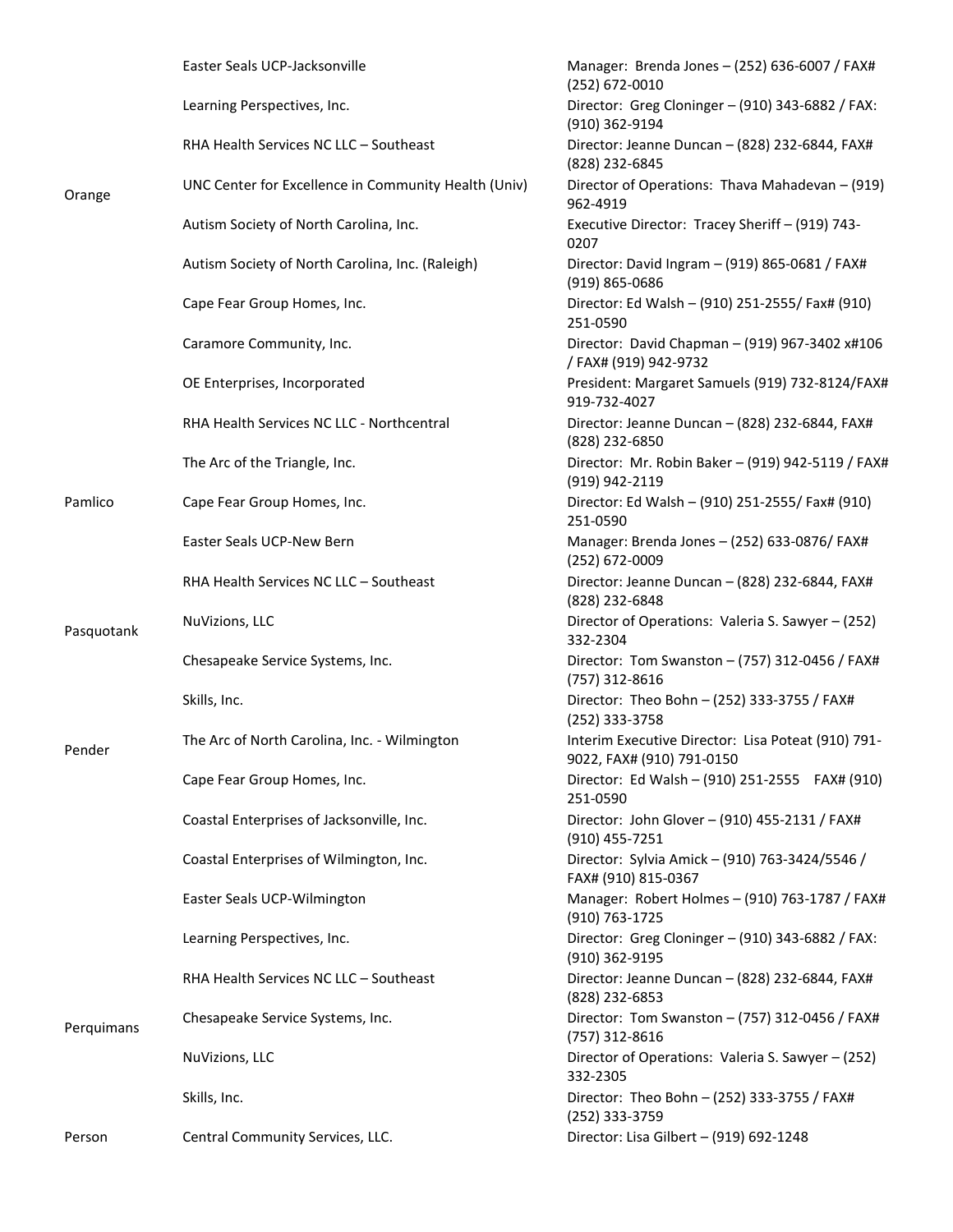|            | Person Industries                                              | Director: Becky Clayton - (336) 599-7571 / FAX#<br>(336) 597-2834                             |
|------------|----------------------------------------------------------------|-----------------------------------------------------------------------------------------------|
|            | RHA Health Services NC LLC - Northcentral                      | Director: Jeanne Duncan - (828) 232-6844, FAX#<br>(828) 232-6847                              |
| Pitt       | Easter Seals UCP-Greenville                                    | Program Supervisor: Terrence Crowe (252) 353-<br>8007                                         |
|            | Eastern Carolina Vocational Center, Inc.                       | President: Bob Jones - (252) 758-4188 / FAX#<br>(252) 830-1262                                |
|            | McCloud & Associates, Inc.                                     | Director: Valerie McCloud - (252) 355-6272 Fax:<br>252-355-0116                               |
|            | RHA Health Services NC LLC - Northeast                         | Director: Jeanne Duncan - (828) 232-6844, FAX#<br>(828) 232-6851                              |
| Polk       | Family Preservation Services of NC, Inc. (Magnolia House)      | Program Dir.: Laurie Mills (828) 288-2707 / Fax:<br>(828) 288-2770                            |
|            | Pathway 2 Employment, Inc.                                     | Director: Eric Thompson - (704) 861-8331 Fax:<br>866-629-0949                                 |
|            | Universal Mental Health Services, Inc. (Univer'l<br>MH/DD/SAS) | VP/Dir: James Brook Phillips-(828)759-2228                                                    |
| Randolph   | Goodwill Industries of Central North Carolina, Inc             | Director: Richard J. Gorham - (336) 275-9801 /<br>FAX# (336) 274-1352                         |
|            | Randolph Vocational Industries, Inc.                           | Directors: Sharon Pierce & Donna Seabolt - (336)<br>629-0573                                  |
|            | TEACCH Autism Program @ UNCCH-Greensboro)                      | Director: Glenna Osborne - (336) 334-5773                                                     |
| Richmond   | Cumberland Residential & Employment Services &                 | Executive Director: Mr. Dwayne Patterson - (910)                                              |
|            | Training, Inc. (C.R.E.S.T.)                                    | 487-3131                                                                                      |
|            | RHA Health Services NC LLC - Southcentral                      | Director: Jeanne Duncan - (828) 232-6844, FAX#<br>(828) 232-6849                              |
| Robeson    | Alexander-Hargraves Employment Services, LLC                   | Director: Brandon Alexander - (919) 264-4912                                                  |
|            | Employment Aide & Medical Supplies, Inc.<br>Monarch            | Director: Angela Okorieocha - (910) 484-3262<br>Director: Cindy Jones - (704) 986-1522 / FAX# |
|            |                                                                | (704) 982-5279                                                                                |
|            | Revelation Placement Service, LLC                              | Director: Terry Colman - (910) 733-3654/ FAX#<br>(910) 272-0125                               |
|            | RHA Health Services NC LLC - Southcentral                      | Director: Jeanne Duncan - (828) 232-6844, FAX#<br>(828) 232-6847                              |
| Rockingham | Access Vocational Services, LLC - (Burlington)                 | Director: Sherry Lusk - (704) 886-1866 / FAX#<br>(704) 919-5114                               |
|            | Goodwill Industries of Central North Carolina, Inc             | Director: Richard J. Gorham - (336) 275-9801 /<br>FAX# (336) 274-1352                         |
|            | LifeSpan Incorporated (Burlington)                             | Director: Alisha Tatum (336) 513-4250/ Fax# (336)<br>513-4242                                 |
|            | OE Enterprises Incorporated (Alamance)                         | President: Margaret Samuels - (919) 732-8127                                                  |
| Rowan      | Forerunner Services, Inc.                                      | Director: J. David Bolick - (828) 495-2105 / Fax:<br>(828) 495-2101                           |
|            | <b>Access Vocational Services, LLC</b>                         | Director: Sherry Lusk - (704) 886-1866/ Fax# (704)<br>919-5113                                |
|            | Easter Seals UCP-Charlotte                                     | Manager: Willie Walker - (704) 333-8220 / FAX#<br>(704) 333-7066                              |
|            | RHA Health Services NC LLC - West                              | Director: Jeanne Duncan - (828) 232-6844, FAX#<br>(828) 232-6847                              |
|            | Right Choice Services, LLC                                     | Director: Cynthia Hubbard (704) 785-7685 FAX:<br>980-781-4376                                 |
| Rutherford | Family Preservation Services of NC, Inc. (Magnolia House)      | Program Dir.: Laurie Mills (828) 288-2707 / Fax:<br>(828) 288-2770                            |
|            | Rutherford Life Services, Inc.                                 | Director: Amanda Freeman. - (828) 286-4352 /<br>FAX# (828) 287-3295                           |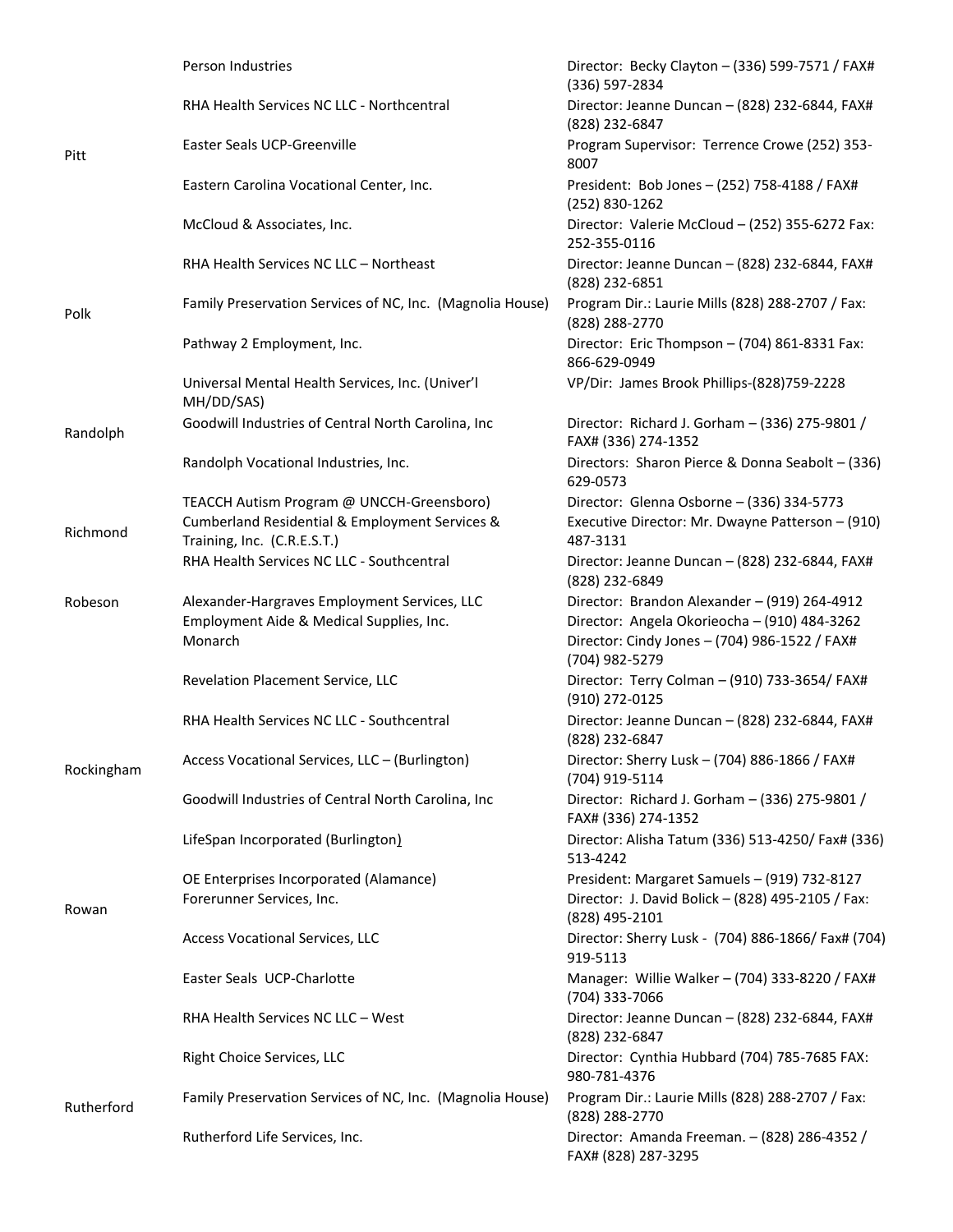|               | Universal Mental Health Services, Inc. (Univer'l<br>MH/DD/SAS)       | VP/Dir: James Brook Phillips-(828)759-2228                            |
|---------------|----------------------------------------------------------------------|-----------------------------------------------------------------------|
| Sampson       | Johnston County Industries, Inc. (Harnett Production<br>Enterprises) | Director: Bill Sharek, Jr. President and CEO (919)<br>743-8701        |
| Scotland      | Revelation Placement Service, LLC                                    | Director: Terry Colman - (910) 733-3654/ FAX#<br>(910) 272-0126       |
|               | RHA Health Services NC LLC - Southcentral                            | Director: Jeanne Duncan - (828) 232-6844, FAX#<br>(828) 232-6848      |
| Stanley       | Lifespan-Stanley & Union                                             | President: Davan Cloninger - (704) 944-5100 /<br>FAX# (704) 944-5103  |
|               | Access Vocational Services, LLC                                      | Director: Sherry Lusk - (704) 886-1866 / FAX#<br>(704) 919-5112       |
|               | ADEPT Nonprofit Services, Inc.                                       | Director: Susanna Dean - (704) 537-9135 / FAX#<br>(704) 537-9136      |
|               | <b>GHA Autism Supports</b>                                           | CEO: Dawn Allen - (704) 982-9600/ Fax# (704)<br>982-8155              |
| Statewide     | TEACCH Autism Program @UNCCH                                         | Director: Laura Klinger, Ph.D. - (919) 966-2174                       |
| <b>Stokes</b> | Cape Fear Group Homes, Inc.                                          | Director: Ed Walsh - (910) 251-2555/ Fax# (910)<br>251-0590           |
|               | Easter Seals UCP-Winston-Salem                                       | Manager: Julie Mothorpe - (337) 272-9702 / FAX#<br>(336) 370-4362     |
|               | Lifespan Incorporated (Surry)                                        | Director: Bonita Stanley - (336) 374-4466 / FAX#<br>(336) 374-4469    |
| Surry         | Lifespan Incorporated (Surry)                                        | Director: Bonita Stanley - (336) 374-4466 / FAX#<br>(336) 374-4467    |
|               | Cape Fear Group Homes, Inc.                                          | Director: Ed Walsh - (910) 251-2555/ Fax# (910)<br>251-0590           |
|               | Easter Seals UCP-Winston-Salem                                       | Manager: Julie Mothorpe - (337) 272-9702 / FAX#<br>(336) 370-4363     |
| Swain         | Liberty Corner Enterprises, Inc.                                     | Director: Brad Alexander - (828) 254-9917 / FAX#<br>(828) 251-5375    |
|               | Lifespan Incorporated (Sylva)                                        | President: Davan Cloninger - (704) 944-5100                           |
|               | Webster Enterprises of Jackson County, Inc.                          | Chief Executive Officer: Joe Rigdon                                   |
| Transylvania  | Vocational Solutions of Henderson County, Inc.                       | Director: Allen Combs - (828) 692-9626 / FAX#<br>(828) 692-6617       |
|               | Irene Wortham Center, Inc.                                           | Director: R. Matthew Henry. 828-274-6050 x150.                        |
|               | Lifespan Incorporated (Asheville)                                    | President: Davan Cloninger - (704) 944-5100/<br>FAX# (704) 944-5102   |
|               | Meridian Behavioral Health Services, Inc                             | CEO: Joe Ferrara - (828) 631-3973 / FAX# (828)<br>631-9284            |
|               | Transylvania Voc Services, Inc.                                      | Director: Nancy Stricker - (828) 884-3195 / FAX#<br>(828) 884-3102    |
|               | Wilkes Vocational Services, Inc.                                     | Director: David McGrady - (336) 838-3812 / FAX#<br>(336) 667-1045     |
| Tyrell        | Comprehensive Interventions, Inc.                                    | Director: Desiree Rodgers - (252) 792-8035 FAX:<br>252-792-8045       |
| Union         | Lifespan-Stanley & Union                                             | President: Davan Cloninger - (704) 944-5100 /<br>FAX# (704) 944-5102  |
|               | Access Vocational Services, LLC                                      | Director: Sherry Lusk - (704) 886-1866 / FAX#<br>(704) 919-5112       |
|               | ADEPT Nonprofit Services, Inc.                                       | Director: Susanna Dean - (704) 537-9135 / FAX#<br>(704) 537-9137      |
|               | Easter Seals UCP-Charlotte                                           | Manager: Willie Walker - (704) 333-8220 / FAX#<br>(704) 333-7066      |
|               | Goodwill Industries of the Southern Piedmont, Inc.                   | President: J. Michael Elder - (704) 372-3434 /<br>FAX# (704) 372-3228 |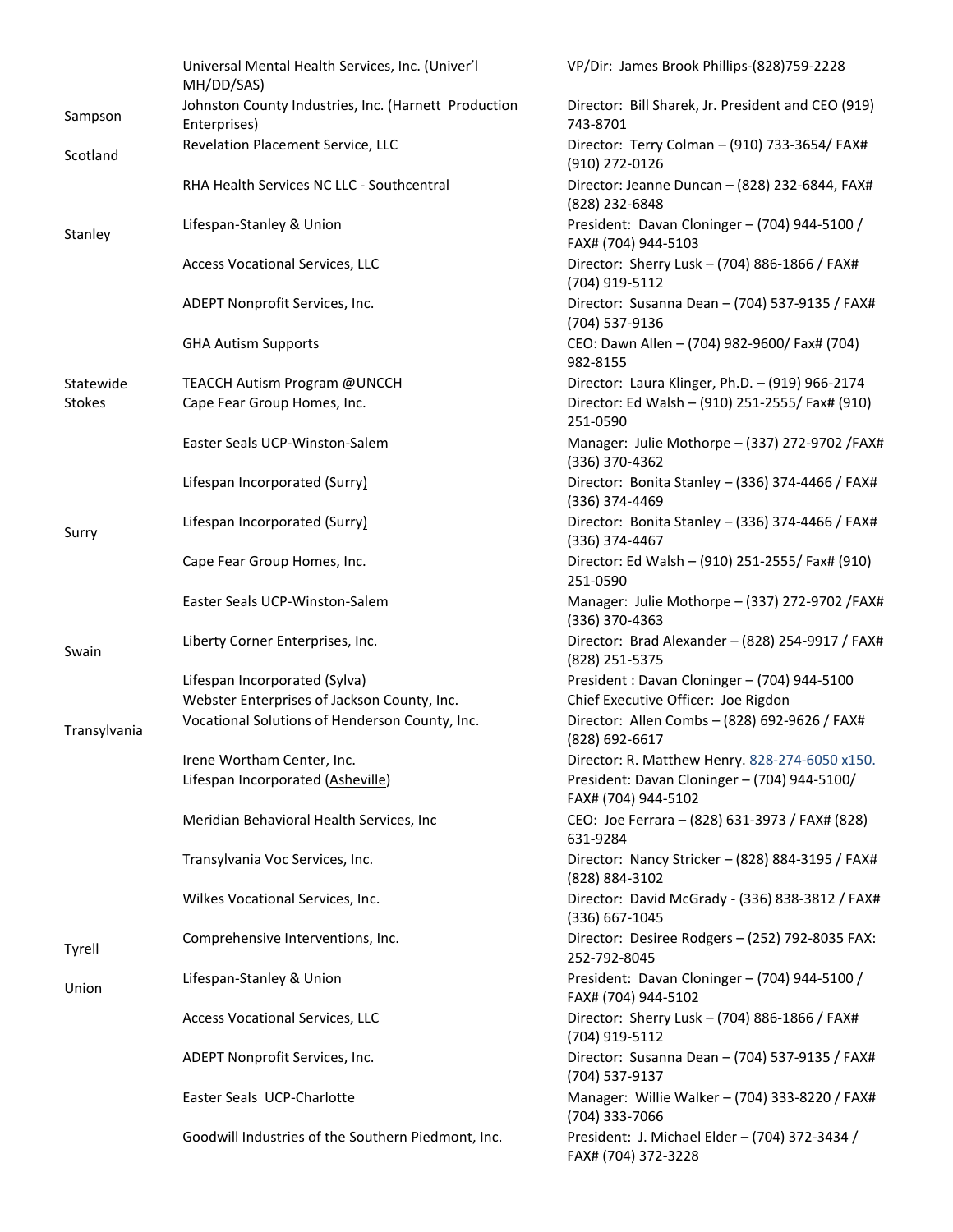| Vance      | Central Community Services, LLC.                          | Director: Lisa Gilbert - (919) 692-1248                               |
|------------|-----------------------------------------------------------|-----------------------------------------------------------------------|
|            | Community Workforce Solutions, Inc.                       | Director: Roger McGee - (919) 231-3325 / FAX#<br>(919) 231-9189       |
|            | Community Workforce Solutions, Inc. (Henderson)           | Director: Roger McGee - (919) 231-3325 / FAX#<br>(919) 231-9192       |
|            | Easter Seals UCP-Henderson                                | Manager: Jo Burgwyn (252) 536-4105                                    |
| Wake       | RHA Health Services NC LLC - Northcentral                 | Director: Jeanne Duncan - (828) 232-6844, FAX#<br>(828) 232-6848      |
|            | Keystone Community Partners, Inc.                         | Director: Tanya Smith - (919) 882-2133 / (919)<br>522-2508 cell       |
|            | Autism Society of North Carolina, Inc.                    | Executive Director: Tracey Sheriff - (919) 743-<br>0206               |
|            | Autism Society of North Carolina, Inc. (Raleigh)          | Director: David Ingram - (919) 865-0681 / FAX#<br>(919) 865-0685      |
|            | Community Partnerships, Inc.                              | Director: Albert A. Fisher - (919) 781-3616 / FAX#<br>(919) 782-1485  |
|            | Community Workforce Solutions, Inc.                       | Director: Roger McGee - (919) 231-3325 / FAX#<br>(919) 231-9189       |
|            | Easter Seals UCP NC                                       | Director: Luanne Welch (919) 783-8898                                 |
| Warren     | The Arc of the Triangle, Inc.                             | Director: Mr. Robin Baker - (919) 942-5119 / FAX#<br>(919) 942-2120   |
|            | Wake Enterprises, Inc.                                    | Director: Walter Weeks - (919) 714-6121 / FAX#<br>(919) 856-1307      |
|            | Access Vocational Services, LLC - (Burlington)            | Director: Sherry Lusk - (704) 886-1866 / FAX#<br>(704) 919-5115       |
|            | Access Vocational Services, LLC - (Guilford)              | Director: Sherry Lusk - (704) 886-1866 / FAX#<br>(704) 919-5114       |
|            | Central Community Services, LLC.                          | Director: Lisa Gilbert - (919) 692-1248                               |
|            | Community Workforce Solutions, Inc.                       | Director: Roger McGee - (919) 231-3325 / FAX#<br>(919) 231-9189       |
|            | Community Workforce Solutions, Inc. (Henderson)           | Director: Roger McGee - (919) 231-3325 / FAX#<br>(919) 231-9193       |
|            | Easter Seals UCP-Henderson                                | Manager: Jo Burgwyn (252) 536-4105                                    |
|            | RHA Health Services NC LLC - Northcentral                 | Director: Jeanne Duncan - (828) 232-6844, FAX#<br>(828) 232-6849      |
| Washington | Comprehensive Interventions, Inc.                         | Director: Desiree Rodgers - (252) 792-8035 FAX:<br>252-792-8045       |
|            | <b>Martin Enterprises</b>                                 | Director: Becky Renn - (252) 792-8251/ Fax#<br>(252) 792-5286         |
| Watauga    | Family Preservation Services of NC, Inc. (Magnolia House) | Program Dir.: Laurie Mills (828) 288-2707 / Fax:<br>(828) 288-2770    |
|            | Watauga Opportunities, Inc.                               | Director: Michael Maybee - (828) 264-5009 / FAX#<br>(828) 264-5006    |
| Wayne      | Coastal Enterprises of Jacksonville, Inc.                 | Director: John Glover - (910) 455-2131 / FAX#<br>$(910)$ 455-7251     |
|            | Diversified Opportunities, Inc.                           | Director: Cindy Harrell - (252) 291-0378 / FAX#<br>(252) 291-1404     |
|            | Easter Seals UCP-Goldsboro                                | Program Supervisor: Kim Riley (252) 633-0876                          |
|            | Johnston County Industries, Inc.                          | Director: Bill Sharek, Jr., President and CEO (919)<br>743-8702       |
|            | RHA Health Services NC LLC - Northeast                    | Director: Jeanne Duncan - (828) 232-6844, FAX#<br>(828) 232-6849      |
| Wilkes     | Family Preservation Services of NC, Inc. (Magnolia House) | Program Dir.: Laurie Mills (828) 288-2707 / Fax:<br>(828) 288-2770    |
|            | Wilkes Adult Development Activity Program, Inc.           | Director: Robin Whittington - (336) 667-1800 /<br>FAX# (336) 667-0694 |